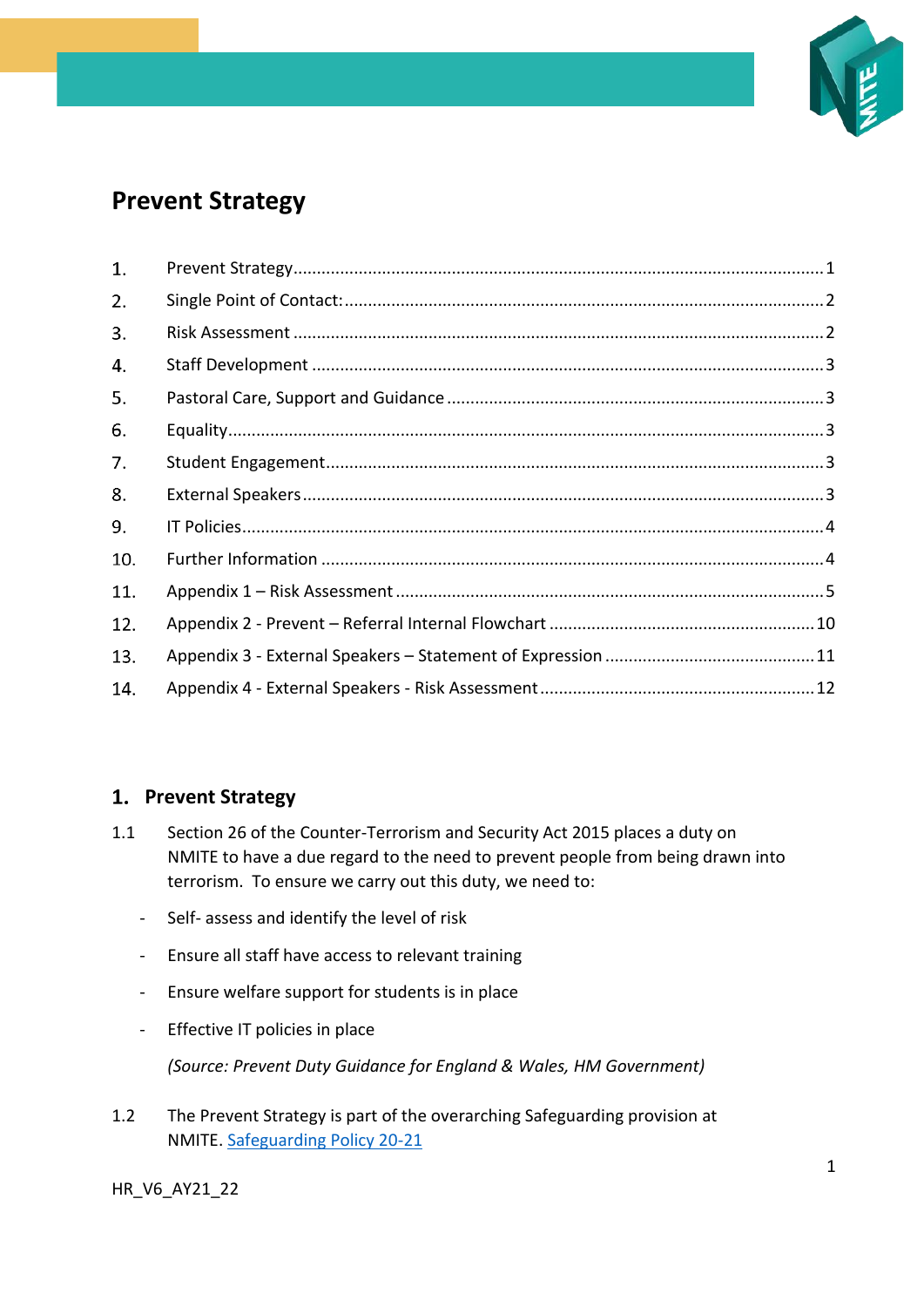

# <span id="page-1-0"></span>**2. Single Point of Contact:**

2.1 The HR Director (People and Culture) for operational delivery of Prevent- related duty is the Single Point of Contact for Prevent and is a member of the Herefordshire Prevent Steering Committee (consisting of representatives from health, police, council and education). Termly meetings take place to develop the Herefordshire Prevent Protocol and links are made with neighbouring Prevent panels, the regional Channel Panel and the West Midlands Regional Prevent Lead for FE and HE.

## <span id="page-1-1"></span>**Risk Assessment**

- 3.1 Herefordshire is currently considered a 'low risk' area, with the potential to become 'high risk'. Risk will be assessed in accordance with West Mercia local policing plan and an information sharing protocol with West Mercia Police has been established.
- 3.2 Where members of staff are concerned about changes in a student's behaviour, or, where the threat from an individual student is known, the HR Director (People and Culture), with the Registrar will carry out a risk assessment, necessary support will be put in place and Channel referrals will be carried out where appropriate.
- 3.3 The table below shows the risks NMITE face relating to extremist and terrorist activity and are included in the Risk Assessment

| <b>Main Objectives</b>                                                                                                   | <b>Indicative</b><br><b>Risks</b>                     | <b>Significance</b> | <b>Probability</b> | <b>Action</b>         | <b>Comments</b>                                                                                                |
|--------------------------------------------------------------------------------------------------------------------------|-------------------------------------------------------|---------------------|--------------------|-----------------------|----------------------------------------------------------------------------------------------------------------|
| <b>NMITE</b> has<br>appropriate<br>procedures and<br>plans in place to<br>manage its exposure<br>to unexpected<br>events | Student/s<br>develop<br>extremist<br>views            | High                | Low                | Accept<br><b>Risk</b> | <b>NMITE</b><br>'Prevent'<br>strategy<br>reduces<br>tendency for<br>students to<br>develop<br>extreme<br>views |
| <b>NMITE</b> has<br>appropriate<br>procedures and<br>plans in place to<br>manage its exposure                            | Terrorist<br>incident<br>arising<br>from<br>extremism | High                | Low                | Accept<br><b>Risk</b> | <b>NMITE Risk or</b><br><b>Threat Policy</b><br>will reduce<br>potential                                       |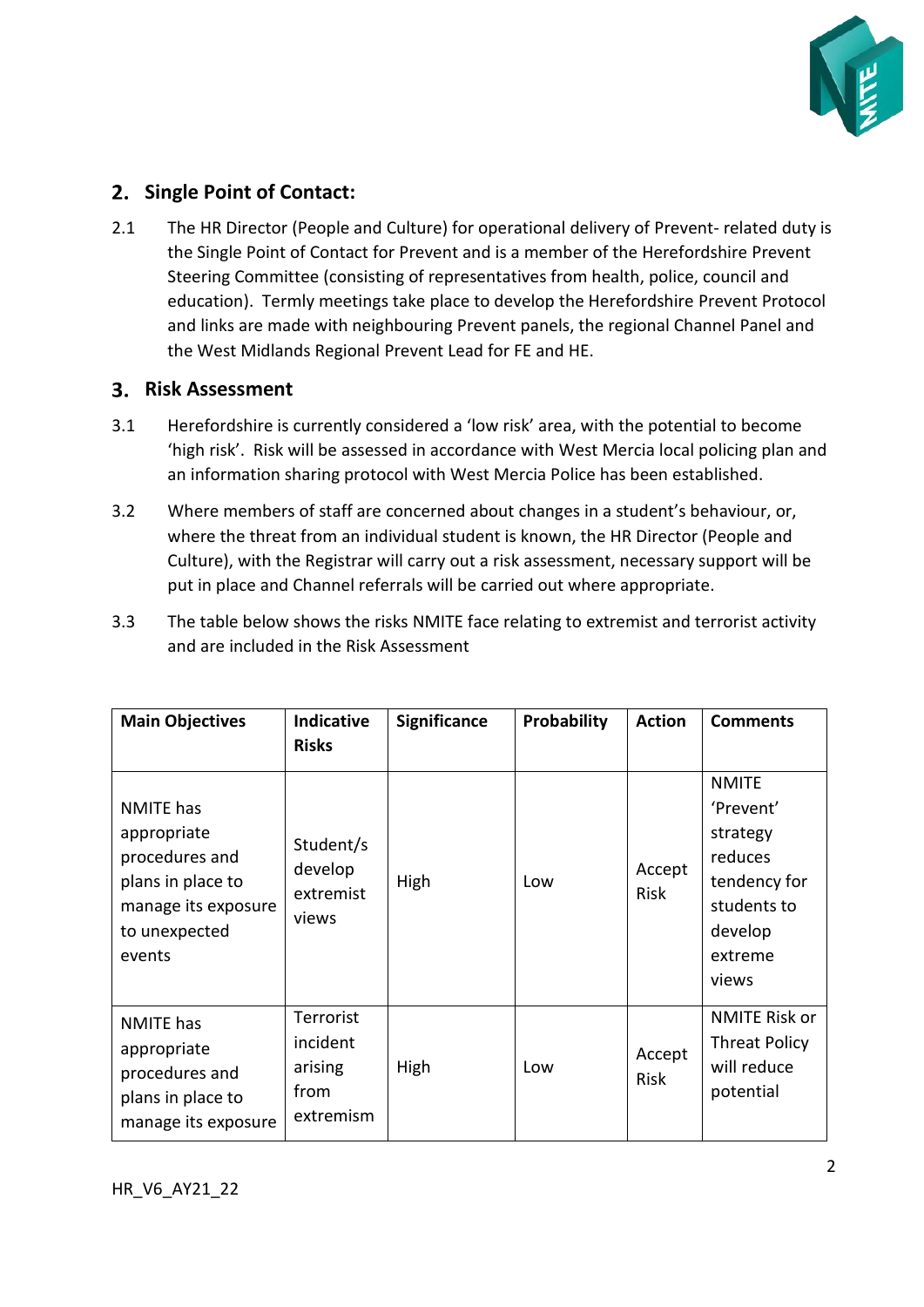

| to unexpected |  |  | impact of     |
|---------------|--|--|---------------|
| events        |  |  | such an event |
|               |  |  |               |

A detailed Prevent Risk Assessment is found in Appendix 1.

### <span id="page-2-0"></span>**Staff Development**

- 4.1 All new members of staff take an online Prevent awareness training programme as part of their initial training. This will be followed up by a formal training session by an external provider.
- 4.2 All staff take part in annual training to raise awareness of Prevent. The basis of this training includes WRAP – based training on the factors that lead to extremist ideas and how certain changes in student behaviour should be reported to the HR Director (People and Culture). Relevant staff will be briefed about individual cases on a need to know basis.

#### <span id="page-2-1"></span>**Pastoral Care, Support and Guidance**

5.1 Each student is allocated to a Personal Tutor who is responsible for the oversight of the student's work, conduct and general progress. The Personal Tutor will encourage students to talk openly about their protected characteristics, including their beliefs and practices. Personal tutors will raise concerns with the Registrar/Student Services. The Single Point of Contact will make a Channel referral if necessary.

#### <span id="page-2-2"></span>**Equality**

- 6.1 NMITE's [Equality, Diversity and Dignity in the Workplace Policy](file:///C:/Users/LisaO) 2021-22.docx outlines how due regard to the Equality Act 2010 is given to all policies, including this strategy.
- 6.2 All students are made aware of equality and diversity and how these relate to the Prevent agenda via the [Student Equality Diversity and Inclusion Policy](https://nmite.ac.uk/sites/default/files/inline-files/Web_Student%20Equality%20Diversity%20and%20Inclusion%20Policy_2020_21.pdf) 20-21 and during their induction.

#### <span id="page-2-3"></span>**Student Engagement**

7.1 Students are consulted regularly about different aspects of life within higher education, including those relating to Prevent. The views of students will continue to inform NMITE policies.

#### <span id="page-2-4"></span>**External Speakers**

8.1 An external speaker or visitor is used to describe any individual or organisation who is not a student of staff member and who has been invited to speak to students and/or staff. This includes any individual who is a student or staff member from another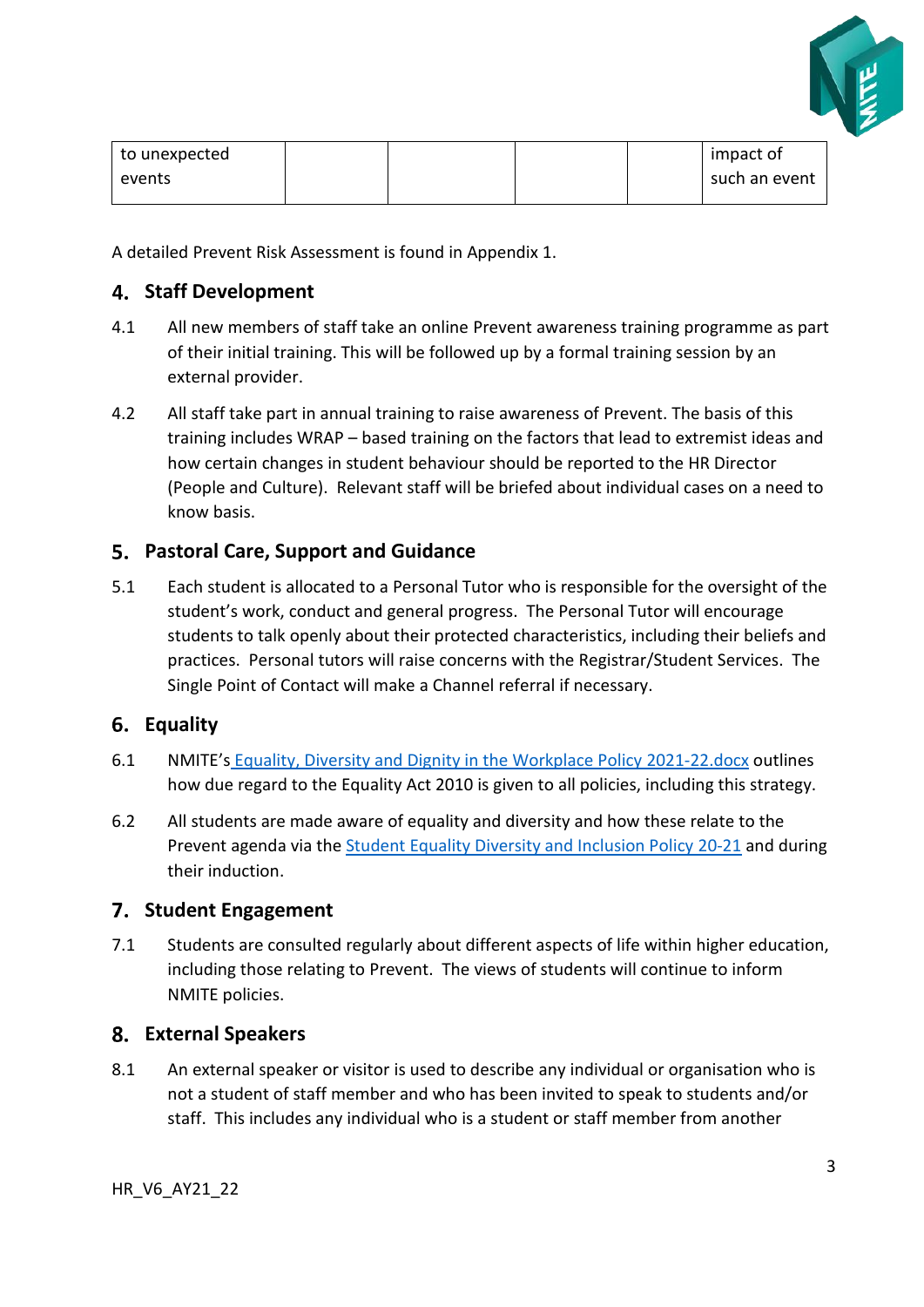

institution. Guest speakers work with members of staff closely to ensure that equality is advanced and their work with students does not encourage extremism.

- 8.2 All speakers or visitors should be made aware by the person or group 'hosting' them that they have a responsibility to abide by the law and NMITE's policies, including they:
	- i. Must not advocate or incite hatred, violence or call for the breaking of the law.
	- ii. Are not permitted to encourage, glorify or promote any acts of terrorism including individuals, groups or organisations that support such acts.
	- iii. Must not spread hatred and intolerance in the community and thus aid in disrupting social and community harmony.
	- iv. Must be mindful of the risk of causing offence to or seek to avoid insulting other faiths or groups, within a framework of positive debate and challenge.
	- v. Are not permitted to raise of gather funds for any external organisations or cause without express permission of NMITE.

# <span id="page-3-0"></span>**IT Policies**

9.1 NMITE's [IT Acceptable Usage Policy](https://nmite.ac.uk/sites/default/files/inline-files/Web_IT%20Acceptable%20Usage%20Policy_2020_21-V2.pdf) 20-21 outlines our expectations for appropriate usage and how filtering restricts access to harmful internet content. In the event of a serious breach, NMITE will take any action necessary, including working with outside agencies including, but not limited to, the Police, Security Services etc.

# <span id="page-3-1"></span>**Further Information**

10.1 If further information is required, please contact the HR Department: [HR@nmite.ac.uk.](mailto:HR@nmite.ac.uk)

Additional information and awareness about the risks of radicalisation , is available via the [ACT Early](https://gbr01.safelinks.protection.outlook.com/?url=https%3A%2F%2Factearly.uk%2F&data=04%7C01%7Csamantha.lewis%40nmite.ac.uk%7C9e1e6f38402342bcde4a08d8cdd0fc4f%7C18cdf9a89ae448ddaaf9edeb937bb22a%7C0%7C0%7C637485644752145728%7CUnknown%7CTWFpbGZsb3d8eyJWIjoiMC4wLjAwMDAiLCJQIjoiV2luMzIiLCJBTiI6Ik1haWwiLCJXVCI6Mn0%3D%7C1000&sdata=GKV2pWAt1QUTti9QbAqRy3XVo9o3P3hP7o%2F%2BHsaJnos%3D&reserved=0) website.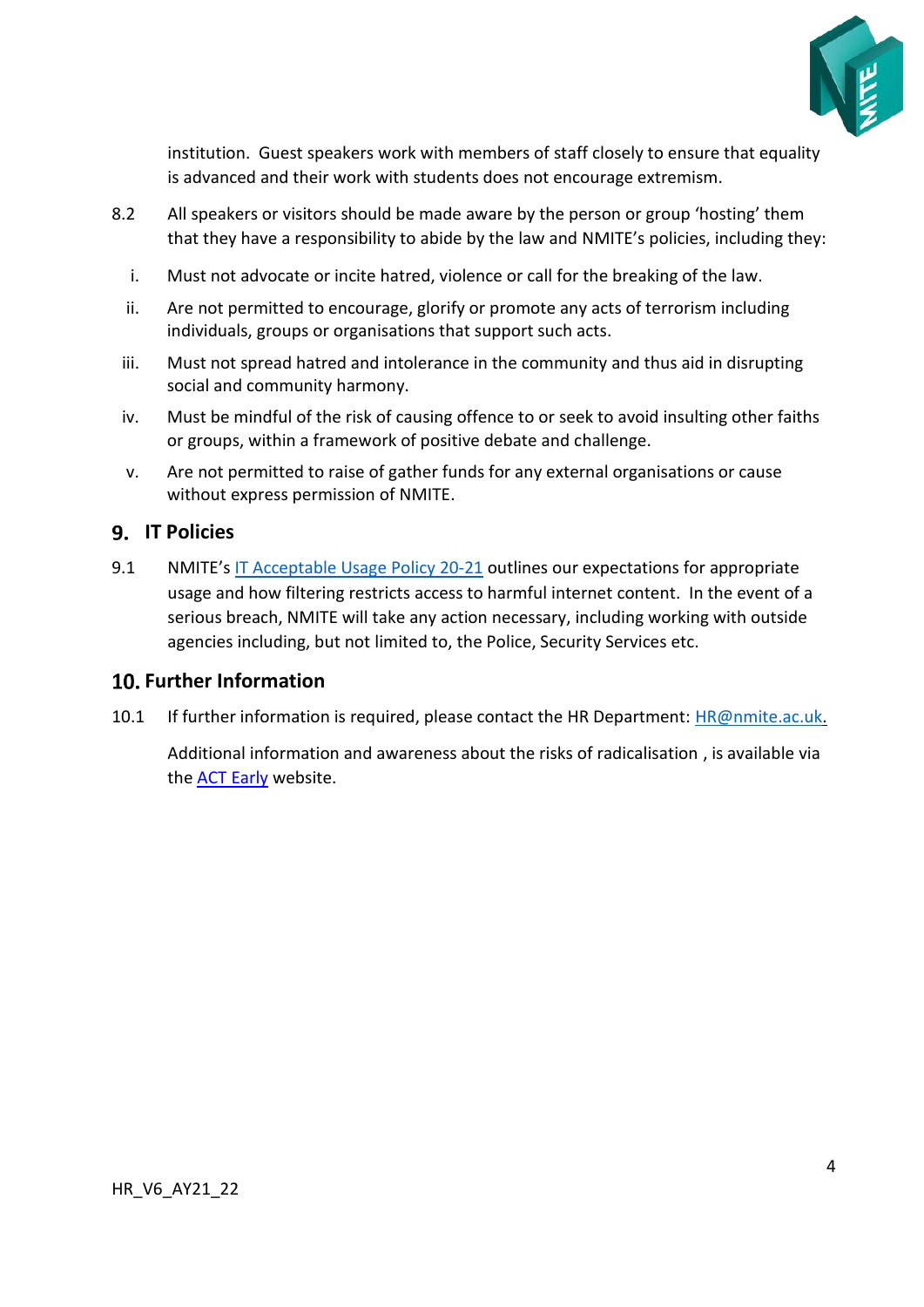# NE

# **Appendix 1 – Risk Assessment**

<span id="page-4-0"></span>

| where appropriate.          | NMITE-Herefordshire is currently considered a 'low risk' area, with the potential to become a 'high<br>risk'. Risk will be assessed in accordance with West Mercia local policing plan and an information<br>sharing protocol with West Mercia Police has been established.<br>Where members of staff are concerned about changes in a student's behaviour, or where the threat<br>from an individual student is known, the HR Director (People and Culture) will carry out a risk<br>assessment and necessary support will be put in place and Channel referrals will be carried out | Single Point of Contact: Samantha Lewis - HR<br>Director (People and Culture)<br>Designated Safeguarding Lead: Samantha Lewis - HR<br>Director (People and Culture)<br>Date of Assessment: August 2020<br>Date of Review: August 2021 |                |                |                                                                                                                                     |                                                                                                              |                      |                                      |
|-----------------------------|---------------------------------------------------------------------------------------------------------------------------------------------------------------------------------------------------------------------------------------------------------------------------------------------------------------------------------------------------------------------------------------------------------------------------------------------------------------------------------------------------------------------------------------------------------------------------------------|---------------------------------------------------------------------------------------------------------------------------------------------------------------------------------------------------------------------------------------|----------------|----------------|-------------------------------------------------------------------------------------------------------------------------------------|--------------------------------------------------------------------------------------------------------------|----------------------|--------------------------------------|
| <b>Risk Area</b>            | <b>Hazard</b>                                                                                                                                                                                                                                                                                                                                                                                                                                                                                                                                                                         | Prob                                                                                                                                                                                                                                  | Impact         | <b>Overall</b> | <b>Existing Measures</b>                                                                                                            | <b>Proposed Actions</b>                                                                                      | <b>Risk</b><br>Owner | <b>Planned</b><br>Completion<br>Date |
| Welfare and<br>Safeguarding | Staff or contracted<br>providers are not aware<br>of the NMITE procedure<br>for handling concerns<br>and/or do not feel<br>comfortable sharing<br>issues internally                                                                                                                                                                                                                                                                                                                                                                                                                   | 3                                                                                                                                                                                                                                     | $\overline{2}$ | 6              | Staff have received<br>appropriate initial<br>awareness training and<br>are updated with<br>changes to Policies on<br>annual basis. | <b>Additional Prevent</b><br>training to be provided by<br>December 2021.<br>Updates provided to<br>Trustees | <b>SL</b>            | Dec2021                              |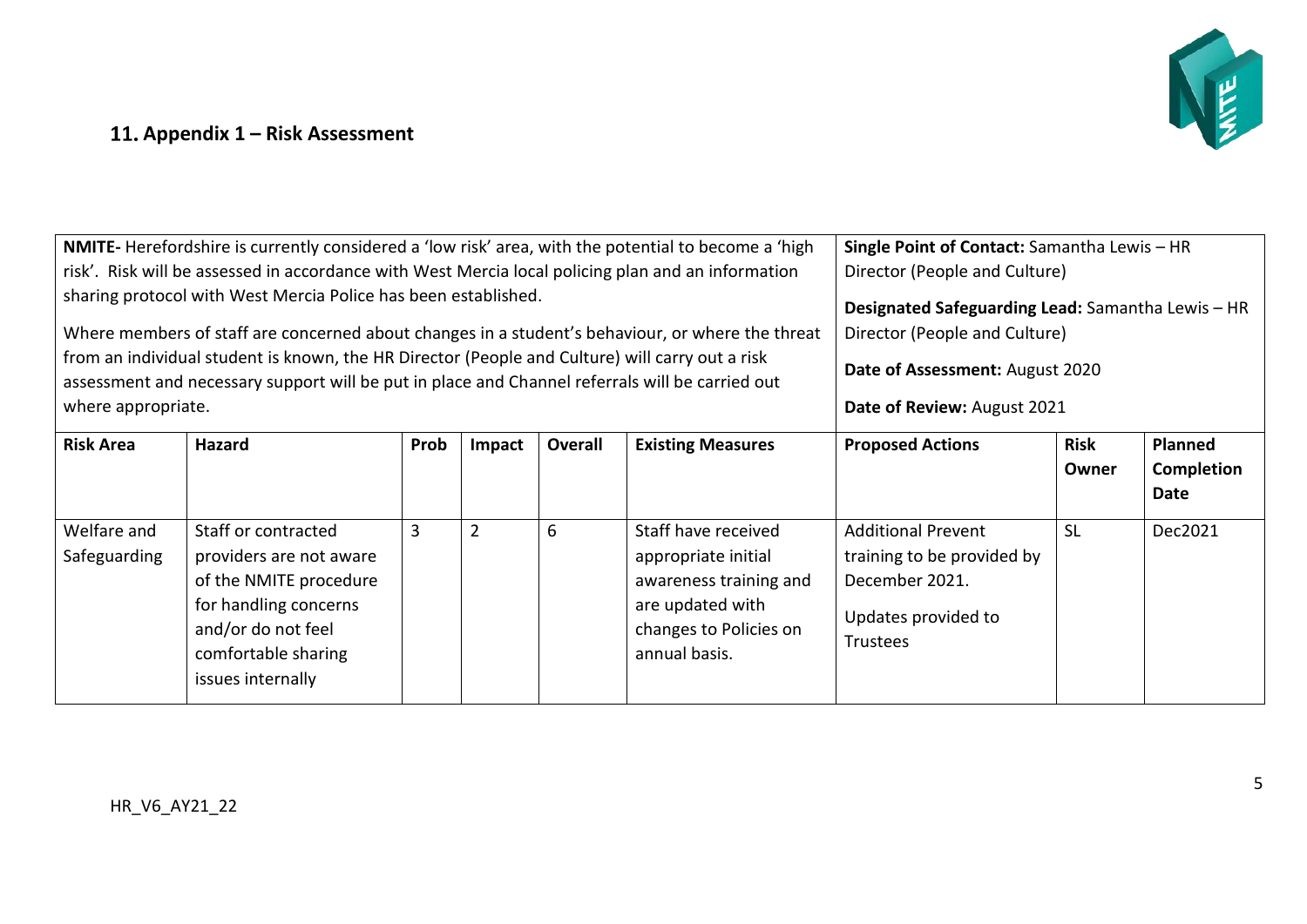

|              | Learners are radicalised         | 3              | 5            | 15             |                           | Students will receive    | <b>SL</b> | Effective |
|--------------|----------------------------------|----------------|--------------|----------------|---------------------------|--------------------------|-----------|-----------|
|              | by factors internal or           |                |              |                |                           | training in Equality and |           | September |
|              | external to NMITE                |                |              |                |                           | Diversity, Safe Internet |           | 2021      |
|              |                                  |                |              |                |                           | and Prevent as part of   |           |           |
|              |                                  |                |              |                |                           | their induction          |           |           |
|              |                                  |                |              |                |                           | Awareness campaign       |           |           |
|              |                                  |                |              |                |                           | through bulletins        |           |           |
|              | NMITE is not linked in           | $\overline{2}$ | $\mathbf{1}$ | $\overline{2}$ | NMITE is a member of      | <b>Continued Liaison</b> | <b>SL</b> | Ongoing   |
|              | with statutory partners          |                |              |                | Herefordshire Channel     |                          |           |           |
|              | and/or does not feel             |                |              |                | Panel and CTLP Executive  |                          |           |           |
|              | comfortable sharing              |                |              |                | where Prevent agenda is   |                          |           |           |
|              | extremism related                |                |              |                | discussed and practice    |                          |           |           |
|              | concerns externally              |                |              |                | shared.                   |                          |           |           |
| Curriculum   | Learners are exposed by          | $\overline{2}$ | $\mathbf 1$  | $\overline{2}$ | Appropriate               |                          | <b>BG</b> | Complete  |
| and Learning | <b>NMITE Staff or contracted</b> |                |              |                | whistleblowing and        |                          |           |           |
|              | providers to messaging           |                |              |                | safeguarding policies for |                          |           |           |
|              | supportive of terrorism          |                |              |                | assessing concerns        |                          |           |           |
|              |                                  |                |              |                | raised by staff or        |                          |           |           |
|              |                                  |                |              |                | learners.                 |                          |           |           |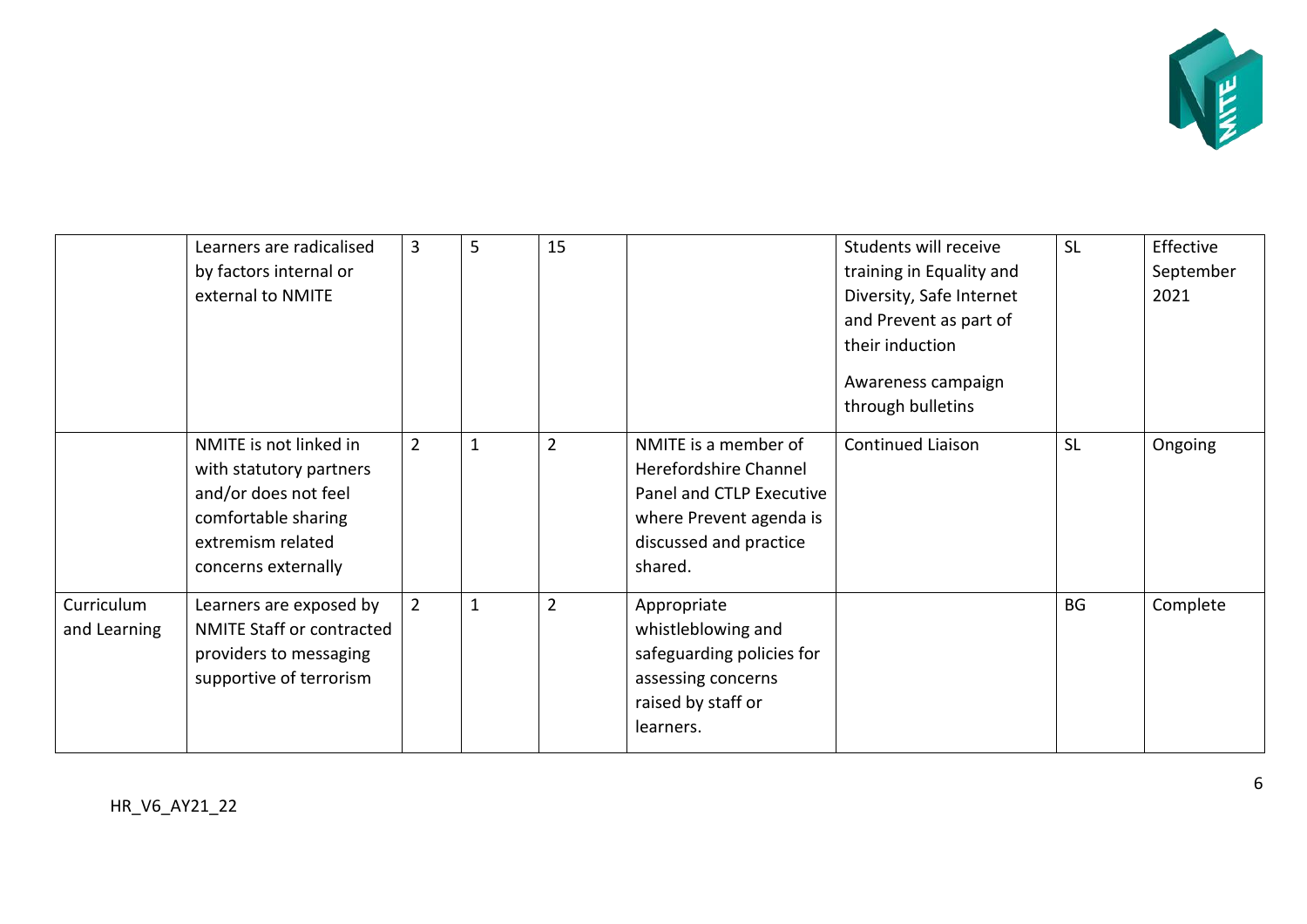

|                             | Behaviours which harm                                                                                                                             | $\overline{2}$ | 4              | 8              | NMITE expectations are                                          | Staff to receive annual                                                                            | <b>BG</b> | Ongoing  |
|-----------------------------|---------------------------------------------------------------------------------------------------------------------------------------------------|----------------|----------------|----------------|-----------------------------------------------------------------|----------------------------------------------------------------------------------------------------|-----------|----------|
|                             | the ability of different                                                                                                                          |                |                |                | clearly communicated                                            | safeguarding updates and                                                                           | <b>SL</b> |          |
|                             | groups and individuals to                                                                                                                         |                |                |                |                                                                 | are trained in challenging                                                                         |           |          |
|                             | learn and work together                                                                                                                           |                |                |                |                                                                 | discriminatory behaviour                                                                           |           |          |
|                             | are left unchallenged.                                                                                                                            |                |                |                |                                                                 | Raising awareness of Code<br>of Practice in respect of<br>updates to incorporate<br>Prevent Agenda |           |          |
| Organisationa<br>nd Culture | Staff are not aware of/do<br>not subscribe to the<br>values of NMITE.                                                                             | $\overline{2}$ | $\overline{2}$ | $\overline{4}$ | <b>Effective talent</b><br>acquisition and<br>onboarding.       | Ongoing staff<br>development                                                                       | <b>SL</b> | Ongoing  |
|                             | Staff are unable to raise<br>extremism related<br>organisational concerns<br>due to the lack of an<br>appropriate<br>whistleblowing<br>mechanism. | $\overline{2}$ | $\mathbf 1$    | $\overline{2}$ | Appropriate<br>whistleblowing policy<br>accessible to all staff | Review staff handbook                                                                              | <b>SL</b> | Complete |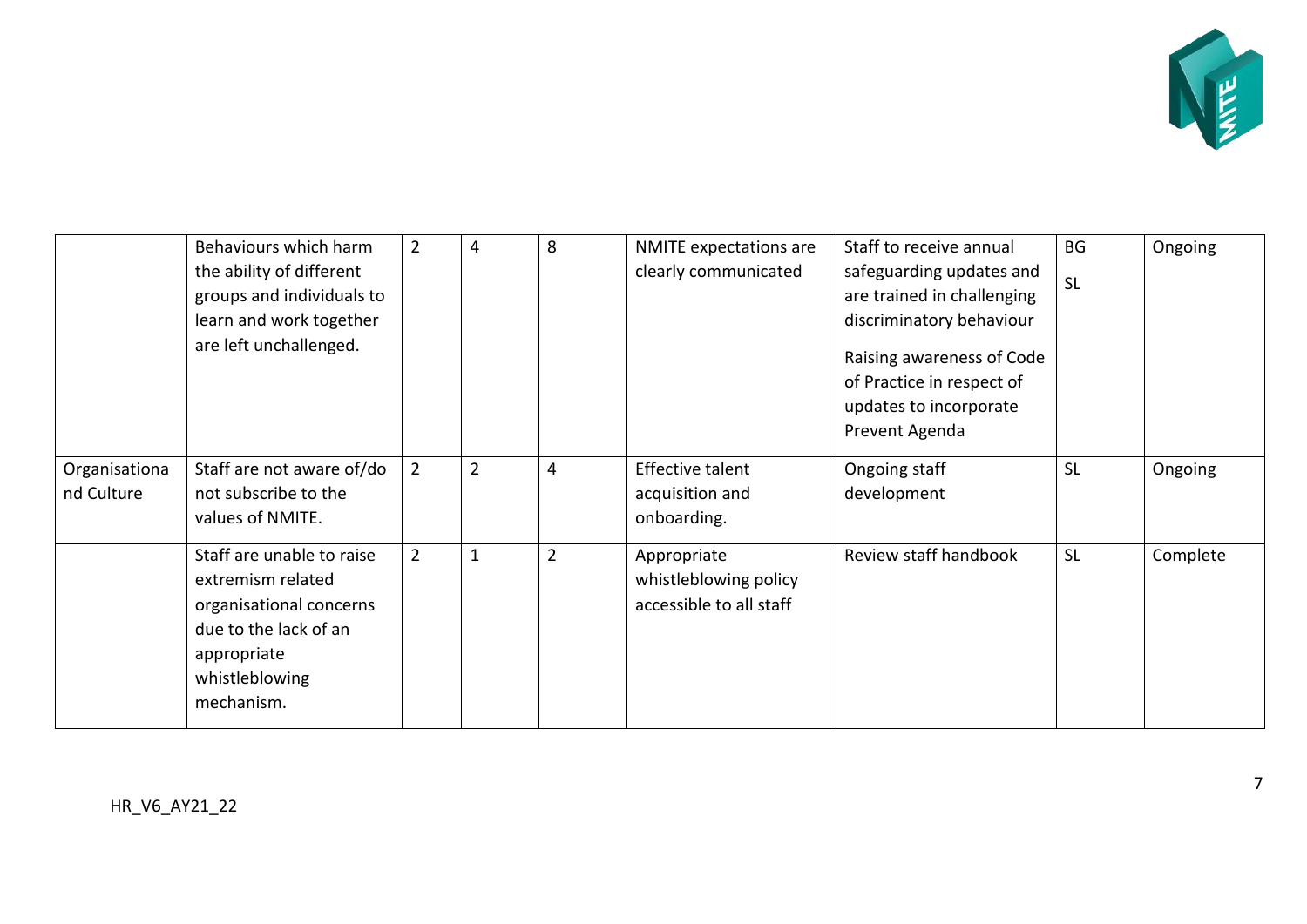

| Management<br>of Space | Learners/Staff are<br>exposed by visiting<br>speakers to messaging<br>supportive of terrorism or<br>which contradicts mutual<br>respect and tolerance for<br>those of different faiths &<br>beliefs | $\overline{2}$ | 4 | 8 | Speakers are signed in<br>and collected by a<br>member of staff and are<br>not left alone with<br>learners<br>Clear guidelines are in<br>place in Prevent Strategy | Training for staff involved<br>in the bookings process if<br>needed                                        | <b>SL</b> | Dec 2021         |
|------------------------|-----------------------------------------------------------------------------------------------------------------------------------------------------------------------------------------------------|----------------|---|---|--------------------------------------------------------------------------------------------------------------------------------------------------------------------|------------------------------------------------------------------------------------------------------------|-----------|------------------|
|                        | <b>Extremist or terrorist</b><br>related material is<br>displayed within NMITE<br>premises                                                                                                          | $\overline{2}$ | 4 | 8 | All materials checked<br>before display. Staff alert                                                                                                               |                                                                                                            | All Staff |                  |
|                        | NMITE premises are used<br>to host events supportive<br>of extremist activity, or<br>which popularise hatred<br>or intolerance of those<br>with particular protected<br>interests.                  | $\overline{2}$ | 4 | 8 |                                                                                                                                                                    | NMITE will have a policy<br>for hiring premises and<br>the responsibilities are<br>binding on all parties. | All staff | December<br>2021 |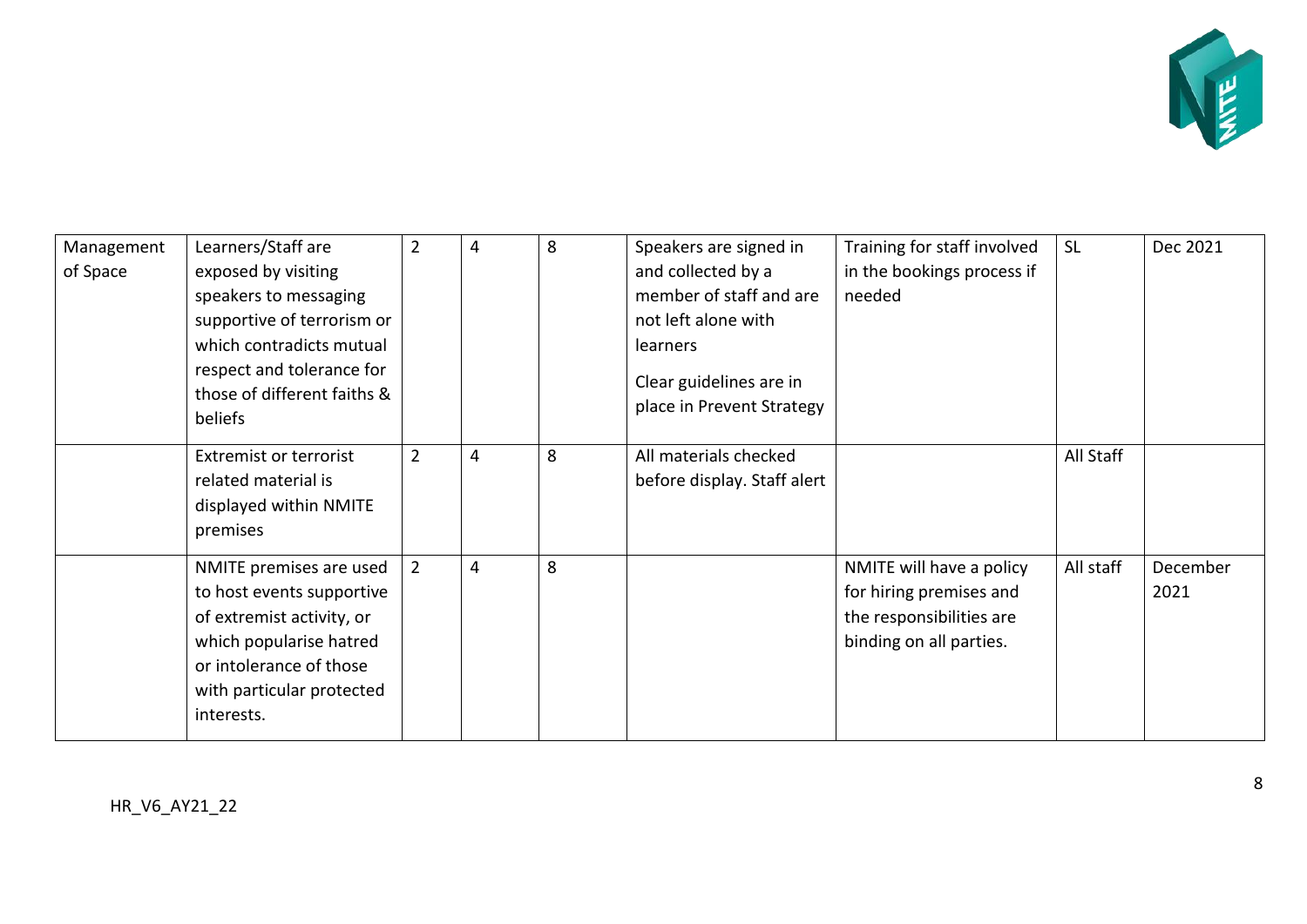

| ICT & Online | Learners access extremist                                                                                                                                    | 3              | 3              | 9              | NMITE IT Acceptable Use                                                                                                                   | Initial workshop provided           | GF                 | Effective: |
|--------------|--------------------------------------------------------------------------------------------------------------------------------------------------------------|----------------|----------------|----------------|-------------------------------------------------------------------------------------------------------------------------------------------|-------------------------------------|--------------------|------------|
| Activity     | or terrorist material                                                                                                                                        |                |                |                | Policy outlines our                                                                                                                       | to all learners.                    |                    | September  |
|              | whilst using NMITE                                                                                                                                           |                |                |                | expectations for                                                                                                                          |                                     |                    | 2021       |
|              | facilities                                                                                                                                                   |                |                |                | appropriate usage.                                                                                                                        |                                     |                    |            |
|              | Online/social media<br>communications relating<br>to extremist or terrorist<br>material feature NMITE's<br>branding or use NMITE's<br>Social Media Platforms | $\overline{2}$ | $\overline{2}$ | $\overline{4}$ | Marketing Team<br>administers the<br>Corporate pages.<br>Any issues of concern<br>will be blocked and<br>reported to Marketing<br>and HR. | Continue monitoring<br>Social Media | Marketin<br>g Team | Ongoing    |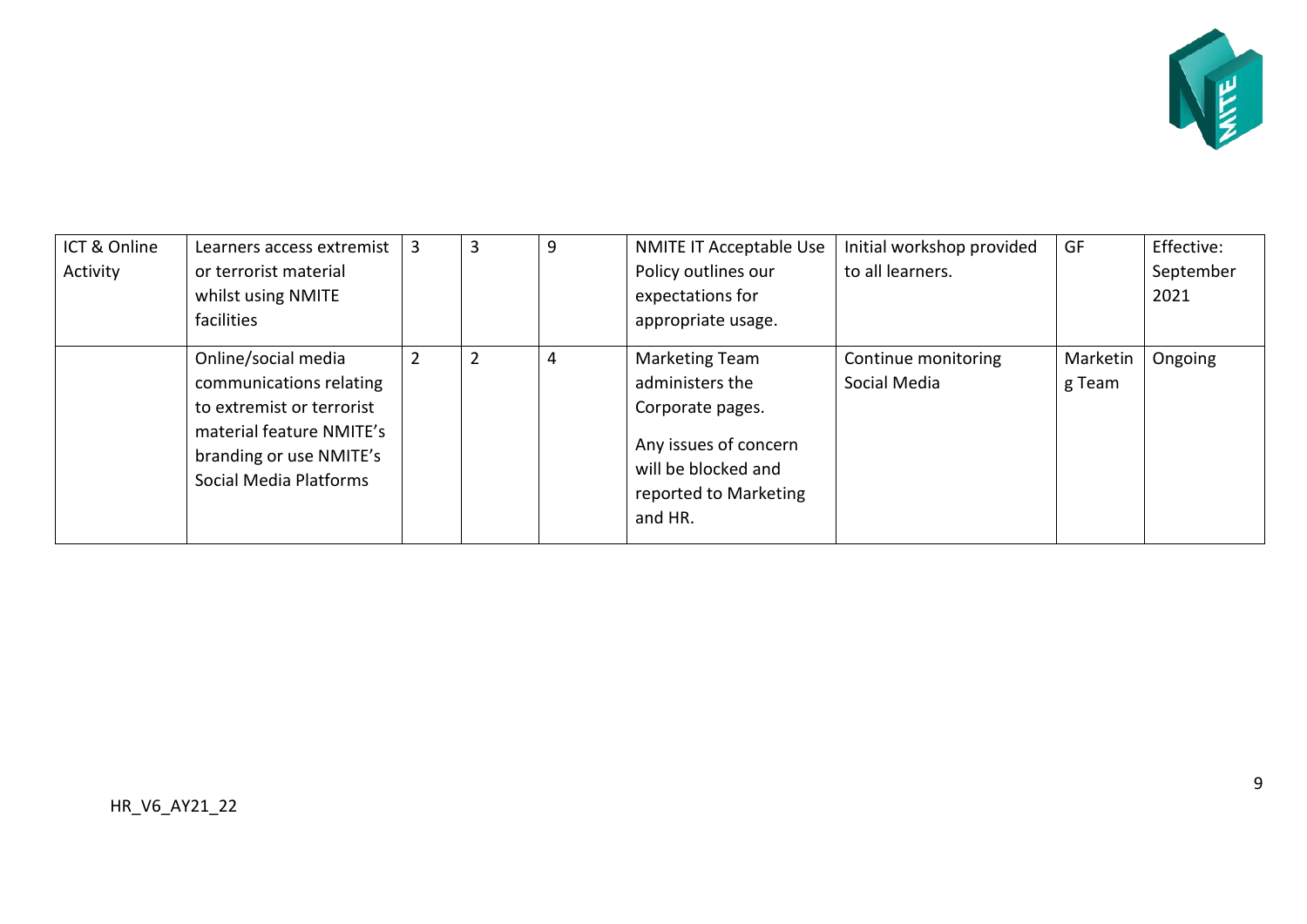### **Appendix 2 -Prevent – Referral Internal Flowchart**



All concerns must be taken seriously and acted on without delay. They can be raised by any of member of the NMITE community - for example, via Personal Tutors, Student Support, The Chaplaincy and must then be relayed to the Prevent Lead, the HR Director. In the absence of the Prevent Lead, the On-call Incident Response Team Lead must be contacted on

<span id="page-9-0"></span>01432 380381

The Prevent Lead to discuss the concern with the person(s) indicated.

If the concern is considered a risk, the matter will then be discussed with the Prevent Co-Ordinator at Herefordshire Council

If deemed appropriate following discussions with the Prevent Co-Ordinator at Herefordshire Council, the referral form will be completed and sent to the Channel Police Practitioner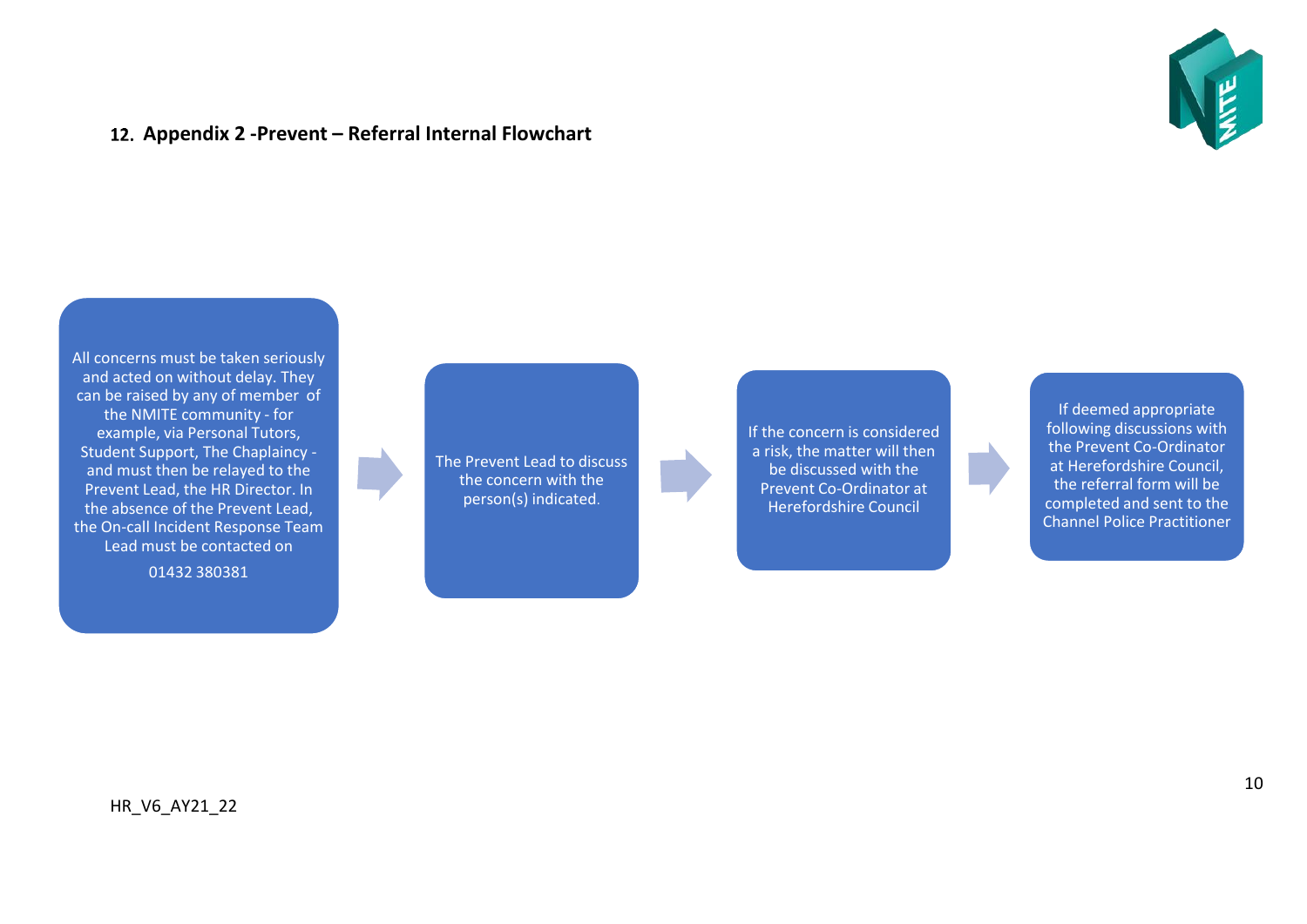

# <span id="page-10-0"></span>**Appendix 3 - External Speakers – Statement of Expression**

#### Welcome to NMITE

We are very grateful to you for agreeing to visit NMITE and we are looking forward to working with you.

In order for us to fulfil the Prevent Duty, as with all guest speakers, we would like you to consider the following before you deliver to our students.

- Please ensure that the diversity of the community is respected and equality and good relations between different groups are promoted.
- Within a framework of positive debate and challenge, please do be mindful of the risk of offending or insulting other faiths or groups.
- Please do not gather funds for any external organisations or cause without express permission of NMITE.
- Please do not advocate or incite hatred, violence or illegal activity.

Prior to you visting NMITE, you must have received written notification from NMITE's HR Director that your visit has been approved.

Please contac[t HR@nmite.ac.uk](mailto:HR@nmite.ac.uk) if you have not heard from us.

I can confirm that I have read the above and agree to follow these guidelines:

Name:……………………………………………………………..

Signature:………………………………………………

| Date: |
|-------|
|-------|

HR\_V6\_AY21\_22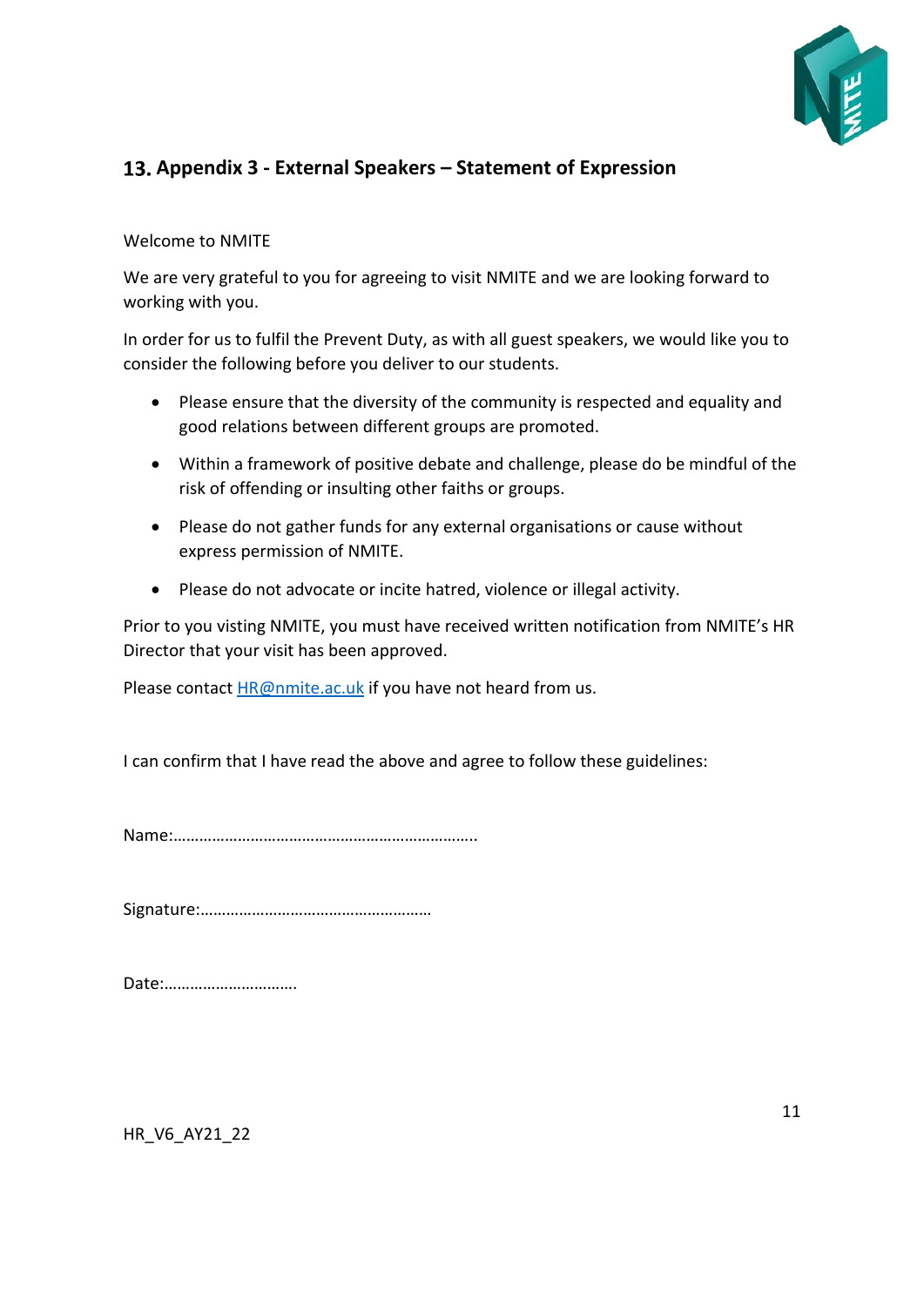

# <span id="page-11-0"></span>**Appendix 4 - External Speakers - Risk Assessment**

In order to fulfil our Prevent Duty, the Module Lead/Event Organiser must fully complete this form and return it to the HR Director (People and Culture) at least 15 days prior to the event – to allow sufficient time before visiting speakers arrive for the proposal to be approved.

## **Summary details of the proposed event/visit:**

| Date & Time                    |                                                                                                                                     |
|--------------------------------|-------------------------------------------------------------------------------------------------------------------------------------|
| Location                       | Audience - to include<br>numbers of expected<br>attendees and their<br>composition (eg:<br>Staff/Students/members of<br>the public) |
| Speaker(s)                     | Name(s) of Organisation(s)                                                                                                          |
| Address(es) of<br>Organisation |                                                                                                                                     |

| For review and response             | Yes/No | Please provide comments to outline your<br>findings, and to detail all proposed actions to<br>mitigate identified risks, or, clearly state "No<br>risks identified" |
|-------------------------------------|--------|---------------------------------------------------------------------------------------------------------------------------------------------------------------------|
| I have researched the               |        |                                                                                                                                                                     |
| speaker/organisation and/or know    |        |                                                                                                                                                                     |
| them previously                     |        |                                                                                                                                                                     |
| I have seen the presentation        |        |                                                                                                                                                                     |
| materials in advance                |        |                                                                                                                                                                     |
| I have considered the benefits      |        |                                                                                                                                                                     |
| that the speaker/organisation will  |        |                                                                                                                                                                     |
| bring to students and NMITE         |        |                                                                                                                                                                     |
| I have reviewed all potential risks |        |                                                                                                                                                                     |
| (e.g. controversial views)          |        |                                                                                                                                                                     |
| I have discussed the                |        |                                                                                                                                                                     |
| speaker/event with my line          |        |                                                                                                                                                                     |
| manager.                            |        |                                                                                                                                                                     |